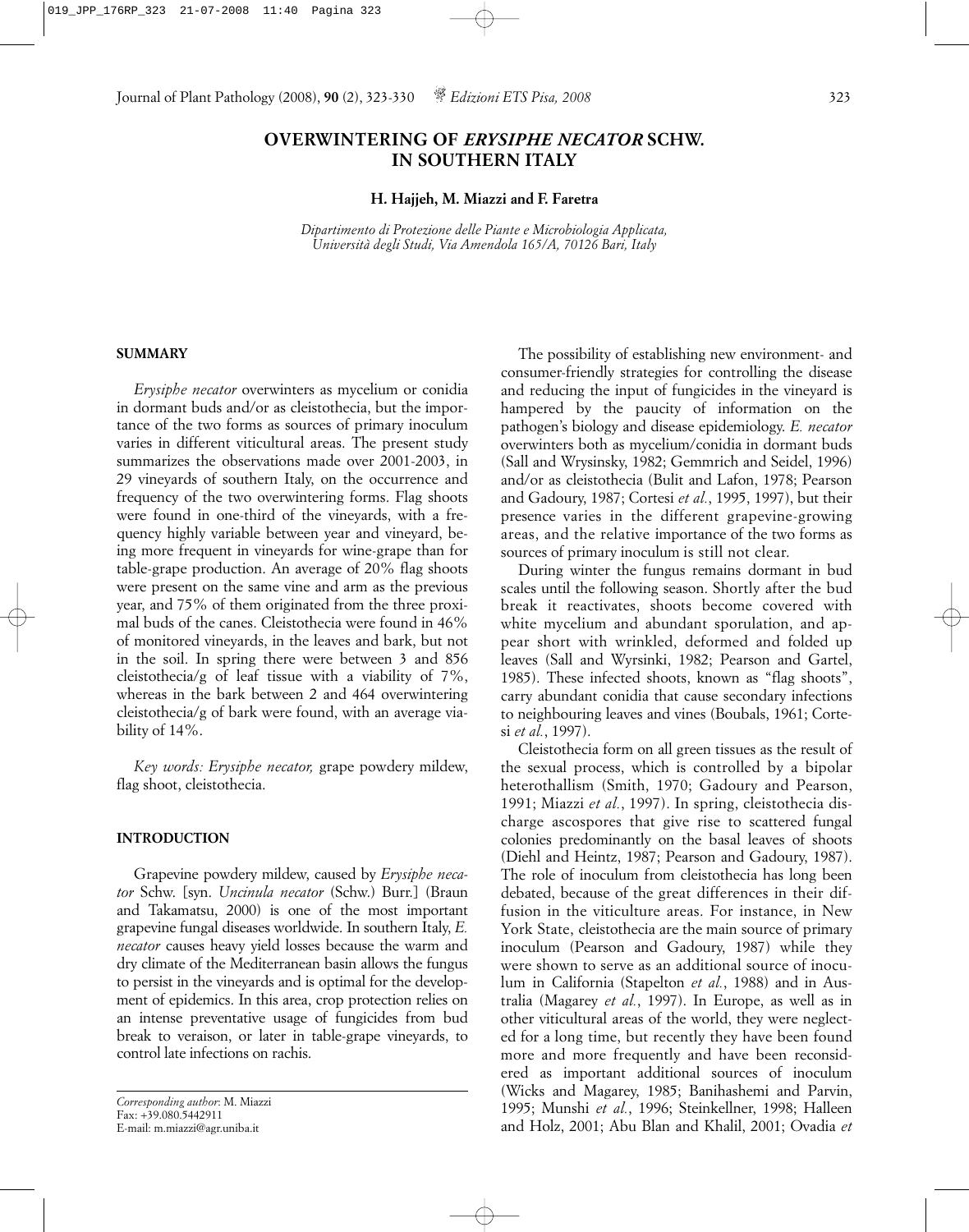*al.*, 2006). In Italy, cleistothecia are frequent in the northern regions (Viccinelli and Brunelli, 1993; Cortesi *et al.*, 1995, 1997), while in the south their role in the epidemiology of the disease and in the pathogen's life cycle has not been studied.

The objective of this research was to determine the incidence and distribution of *E. necator* overwintering forms (mycelium/conidia in dormant buds and cleistothecia) in vineyards of southern Italy, highlighting the role of the two overwintering forms and their potential contribution to the onset of epidemics in this important viticultural area.

### **MATERIALS AND METHODS**

In 2001-2003, 29 vineyards located in Apulia, Basilicata, Calabria, and Molise were surveyed for the occurrence of flag shoots and cleistothecia. Table- and winegrape vineyards were selected as representatives of the different grapevine-growing areas, cultivars and training systems. In each vineyard, plots ranging from 400 to 4000 m2 were arbitrarily selected for observations and samplings (Table 1).

**Observations on flag shoots.** The presence and distribution of flag shoots were surveyed at the beginning of each growing season (April-May). Vines presenting one or more flag shoots were marked with plastic flagging tape for further observations. Plots of 100-200 vines were established in 9 vineyards, and the number and the position of the flag shoots were recorded in detailed maps, each year, to follow the evolution of powdery mildew infections presumably initiated from flag shoots. In 4 vineyards, 10 vines with flag shoots and 10 random vines without flag shoots were selected and, one month after the appearance of flag shoots, 4 leaves (from  $3<sup>rd</sup>$  to  $6<sup>th</sup>$ ) on all shoots of each selected vine were examined and the percentage of infected leaves (disease incidence) and of infected leaf surface (disease severity) was estimated.

**Table 1.** Vineyards monitored for the presence of flag shoots and cleistothecia.

| Vineyard       | Location              | Cultivar         | Observed     | Training system   | Year                        |               |                      |
|----------------|-----------------------|------------------|--------------|-------------------|-----------------------------|---------------|----------------------|
| No.            |                       |                  | area $(m^2)$ |                   | 2001                        | 2002          | 2003                 |
| $\mathbf{1}$   | Acquaviva (Bari)      | Italia           | 3000         | Arbour vineyard   | $C^a$                       | $\mathsf{C}$  | $\overline{C}$       |
| $\overline{2}$ | Alberobello (Bari)    | Verdeca          | 2000         | Bilateral cordon  | $\ddotsc$                   | $\sim$        | $\overline{a}$       |
| 3              | Fasano (Brindisi)     | Verdeca          | 2000         | Bilateral cordon  | $\overline{a}$              | $\sim$        | $\sim$ $\sim$        |
| $\overline{4}$ | Mola di Bari (Bari)   | Victoria         | 3500         | Arbour vineyard   | $\mathsf{C}$                | $\sim$ $\sim$ | $\overline{a}$       |
| 5              | Mola di Bari (Bari)   | Victoria         | 3500         | Arbour vineyard   | $\mathsf{C}$                | $\mathsf{C}$  | $\sim$               |
| 6              | Monopoli (Bari)       | Verdeca          | 1000         | Head-trained vine | $\sim$                      | $\sim$ $\sim$ | $\sim$               |
| 7              | Turi (Bari)           | Italia           | 1000         | Bilateral cordon  | $\mathcal{L}^{\mathcal{L}}$ | $\sim$ $\sim$ | $-$                  |
| 8              | Valenzano (Bari)      | Malvasia nera    | 1000         | Head-trained vine | $\mathcal{C}$               | C             | C                    |
| 9              | Valenzano (Bari)      | Negroamaro       | 400          | Head-trained vine | $\mathcal{C}$               | $\mathsf{C}$  | $\overline{C}$       |
| 10             | <b>Brindisi</b>       | Malvasia nera    | 2000         | Bilateral cordon  | $\overline{a}$              | $F^{\,b}$     | $F-C$                |
| 11             | <b>Brindisi</b>       | Negroamaro       | 2500         | Bilateral cordon  | $-1$                        | F             | $F-C$                |
| 12             | <b>Brindisi</b>       | Negroamaro       | 2000         | Bilateral cordon  | $\overline{a}$              | $\sim$ $\sim$ | $\sim$ $\sim$        |
| 13             | Oria (Brindisi)       | Malvasia nera    | 2000         | Arbour vineyard   | $F-C$                       | F             | F                    |
| 14             | Trinitapoli (Foggia)  | Michele Palieri  | 3600         | Arbour vineyard   | F                           | F             | $\sim$               |
| 15             | Ginosa (Taranto)      | Italia           | 2000         | Arbour vineyard   | $\mathsf{C}$                | C             | $\sim$               |
| 16             | Ginosa (Taranto)      | Victoria         | 2000         | Arbour vineyard   | $\mathsf{C}$                | $\mathsf{C}$  | C                    |
| 17             | Ginosa (Taranto)      | Victoria         | 4000         | Arbour vinevard   | Ċ                           | $\mathsf{C}$  | $\mathcal{C}$        |
| 18             | Manduria (Taranto)    | Cabernet         | 1600         | Arbour vineyard   | $\overline{a}$              | $F-C$         | $F-C$                |
| 19             | Manduria (Taranto)    | Montepulciano    | 600          | Arbour vineyard   | $\overline{\phantom{a}}$    | F-C           | $\mathsf C$          |
| 20             | Manduria (Taranto)    | Merlot           | 600          | Arbour vineyard   | $\overline{\phantom{a}}$    | $F-C$         | F-C                  |
| 21             | Sava (Taranto)        | Chardonnay       | 600          | Arbour vineyard   | $\overline{\phantom{a}}$    | F-C           | C                    |
| 22             | Cirò (Crotone)        | Greco Bianco     | 1500         | Bilateral cordon  | $\sim$                      | $\sim$        | $\sim$               |
| 23             | Cirò (Crotone)        | Greco Bianco     | 1500         | Bilateral cordon  | $\sim$ $\sim$               | $\sim$        | $\sim$               |
| 24             | Cirò (Crotone)        | Greco Bianco     | 1500         | Head trained vine | $\overline{a}$              | $\sim$ $\sim$ | $\overline{a}$       |
| 25             | Guglionesi (Termoli)  | Montepulciano    | 1200         | Arbour vineyard   | F-C                         | F-C           | $F-C$                |
| 26             | Guglionesi (Termoli)  | Chardonnay       | 600          | Arbour vineyard   | F-C                         | F-C           | F-C                  |
| 27             | Campomarino (Termoli) | Pinot bianco     | 600          | Arbour vineyard   | F-C                         | F-C           | F-C                  |
| 28             | Campomarino (Termoli) | Aglianico        | 600          | Arbour vineyard   | F-C                         | $F-C$         | F-C                  |
| 29             | Campomarino (Termoli) | Pinot-Chardonnay | 600          | Arbour vineyard   | $\overline{\phantom{a}}$ .  | $F-C$         | $\operatorname{F-C}$ |

<sup>a</sup>Cleistothecia on the leaves; <sup>b</sup>Flag shoot; (--)neither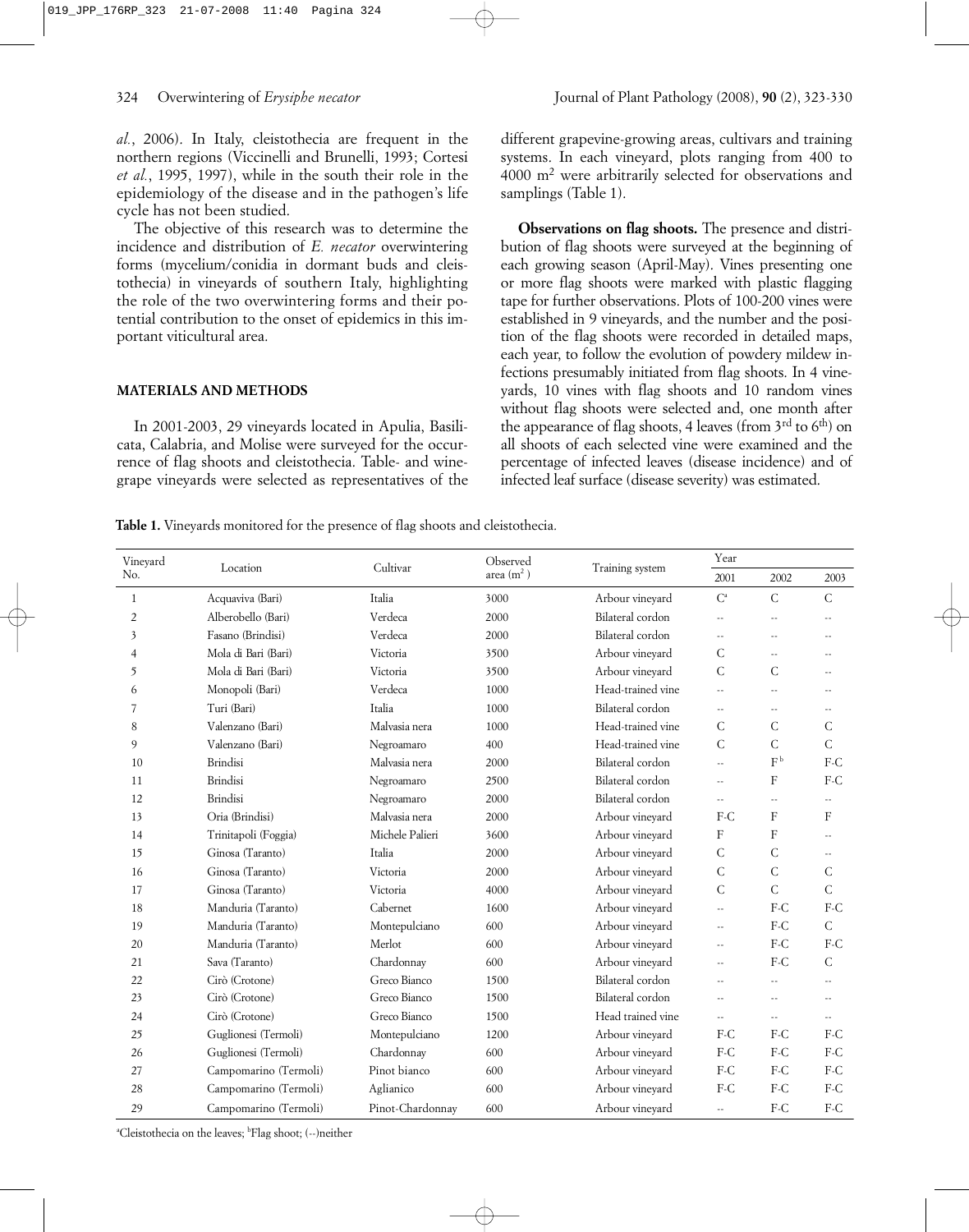Journal of Plant Pathology (2008), **90** (2), 323-330 *Hajjeh* et al. 325

**Observations on cleistothecia.** The occurrence of cleistothecia was assessed through observation of leaves in 29 vineyards (Table 1). In 16 of them, in autumn, senescent leaves still on vines or fallen to the ground were collected near 100 randomly selected vines, placed in plastic boxes covered with a polyethylene net, and kept in the vineyard during winter to study the variations in number of cleistothecia and their viability. Samples of 5 kg of leaves were kept both in the darkness at controlled temperature (4, 11, 22 and 25°C), and outdoors on the premises of the Faculty of Agriculture of the University of Bari, to assess the effect of different temperatures on the viability of cleistothecia.

In spring, just before bud break, twenty samples (100 g each) of bark were collected, separately, from the upper trunk or branches of randomly selected vines located along the diagonals of the vineyard, brought to the laboratory and processed. Soil was sampled collecting ten samples from the upper 2-cm layer of soil beneath vines. Soil samples were air-dried in the laboratory at room temperature  $(25\pm1\textdegree C)$  for 24 h before use.

Cleistothecia were separated from the substrate, according to Cortesi *et al.* (1995). Three samples of 30 g of bark or leaves or 100 g of soil were placed in 2 l Erlenmeyer flasks containing 1.5 l of water (1 l for soil). The flasks were shaken vigorously by hand for 3 min and the suspension was filtered through 120-mesh (125 µm) and 150-mesh (106 µm) Cobb sieves. The process was repeated three times, but shaking time was reduced to 1 min. After the fourth rinse, cleistothecia collected on the 150-mesh sieve were recovered in 25 ml of water. Three replicated aliquots of 1 ml of each suspension were spread on 10 cm<sup>2</sup> filter paper discs in Petri dishes. Cleistothecia on the paper were observed and counted with the aid of a dissection microscope. To evaluate viability, 50 cleistothecia from each of three replicates of each substrate were observed. Cleistothecia were considered viable when they contained at least one viable ascospore. Viability of ascospores was evaluated using fluorescein diacetate staining (Widholm, 1972).

Meteorological data from weather stations at Valenzano (Bari), Guglionesi (Campobasso) and Manduria (Taranto) were used to assess the occurrence of permissive conditions for ascospore release (at least 2.5 mm rainfall and daily mean temperature above 4°C) and infection (at least 2.5 mm rainfall and daily mean temperature above 10°C (Gadoury and Pearson, 1990).

### **RESULTS**

**Flag shoots.** In spring, flag shoots are easily recognised because of their typical wrinkled and deformed leaves and the abundant sporulation. Vines were observed from the phenological phase BBCH11 1 to BBCH19 and flag shoots were found in 6, 13 and 10 of 29 vineyards, respectively in the three years of observations (Table 1).

The number of flag shoots was highly variable from vineyard to vineyard and year to year, being present on 3 to 27% of the vines in 2001, and on 3 and 54% of the vines in 2002. In 2003, flag shoots were absent in vineyards No. 18, 19 and 21, and between 3 and 81% of the total observed vines in the remaining vineyards (Table 2). They were more frequent in vineyards for wine-grape production (Brindisi, Taranto and Termoli provinces)



Fig. 1. Viability of cleistothecia on leaves conserved in plastic boxes on Bari (**A**) (2001) and Campobasso (**B**) (2002), during the winter; bars represent the standard deviation. Numbers indicate the date of occurrence of minimal conditions conducive to ascospore release. Numbers in legend indicate different vineyards.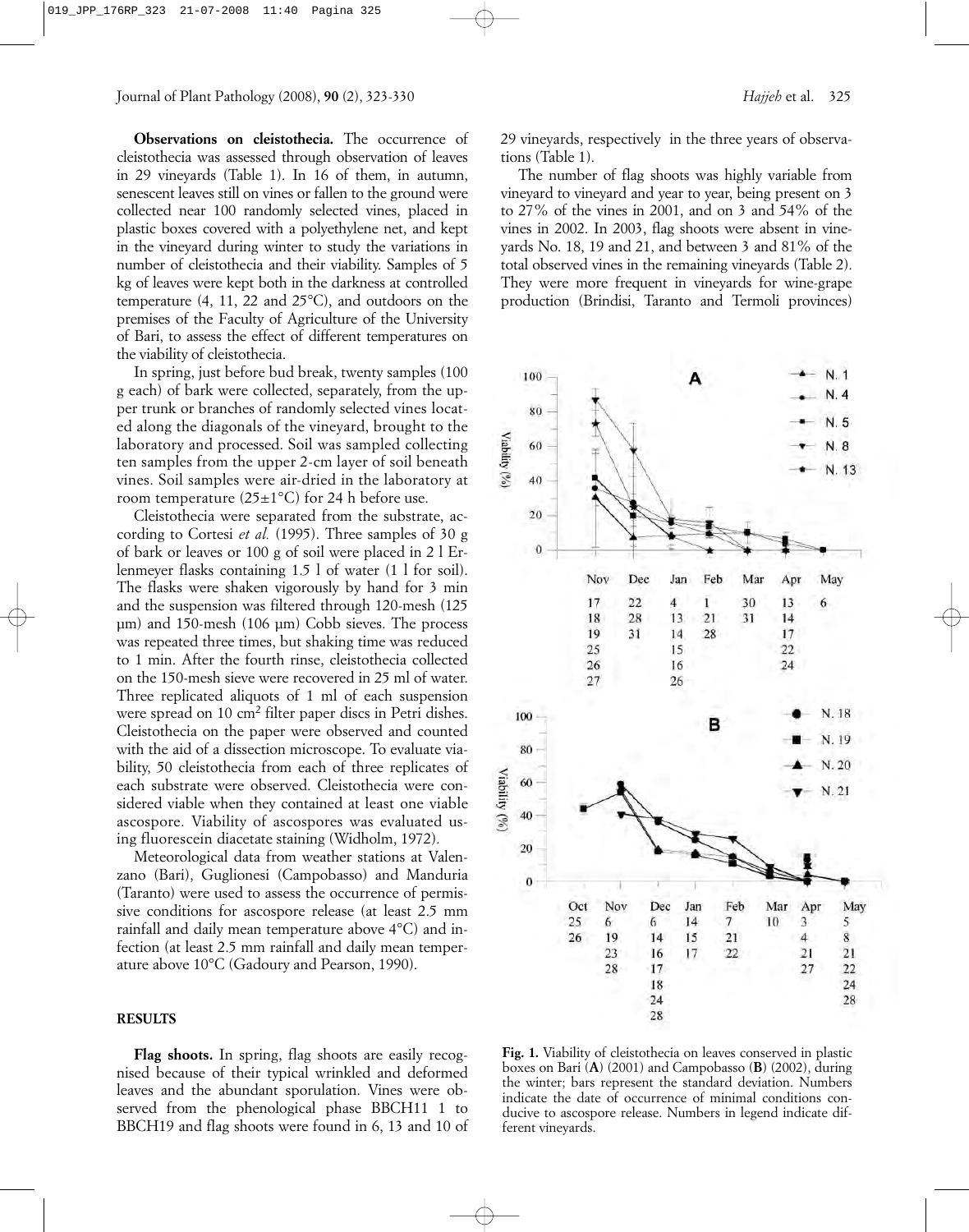326 Overwintering of *Erysiphe necator*

326

| Vineyard No.    | No. of<br>observed<br>vines | Cultivar        | 2001                  |                                              | 2002                  |                                              |                                                                             |                                                     | 2003             |                       |                                                                                                      |                                   |
|-----------------|-----------------------------|-----------------|-----------------------|----------------------------------------------|-----------------------|----------------------------------------------|-----------------------------------------------------------------------------|-----------------------------------------------------|------------------|-----------------------|------------------------------------------------------------------------------------------------------|-----------------------------------|
|                 |                             |                 | Flag shoots<br>per ha | Vines with<br>flag shoots<br>$(\frac{6}{6})$ | Flag shoots<br>per ha | Vines with<br>flag shoots<br>$(\frac{6}{6})$ | Vines with flag<br>shoots on the same shoots on the<br>vine of 2001<br>( %) | Vines with flag Flag<br>same arm<br>of 2001<br>( %) | shoots<br>per ha | Vines<br>with<br>(% ) | Vines with<br>flag shoots on flag shoots<br>flag shoots the same vine on the same<br>of 2002<br>( %) | Vines with<br>arm of 2002<br>( %) |
| $\overline{14}$ | 850                         | Michele Palieri | 8                     | $\mathfrak{Z}$                               | 12                    | $\overline{4}$                               | 34                                                                          | 28                                                  | $\sim$           | $\blacksquare$        | $\overline{\phantom{a}}$                                                                             | $\overline{\phantom{a}}$          |
| $18\,$          | 560                         | Cabernet        |                       |                                              | 17                    | 5                                            |                                                                             |                                                     | $\mathbf{1}$     | $\boldsymbol{0}$      | $\boldsymbol{0}$                                                                                     | $\boldsymbol{0}$                  |
| 19              | 100                         | Montepulciano   | $\sim$                |                                              | $5\overline{)}$       | $\mathfrak{Z}$                               |                                                                             |                                                     | $\overline{0}$   | $\boldsymbol{0}$      |                                                                                                      |                                   |
| $20\,$          | 120                         | Merlot          |                       |                                              | 95                    | 27                                           |                                                                             |                                                     | $10\,$           | $\overline{4}$        | 50                                                                                                   | 33                                |
| $21\,$          | 100                         | Chardonnay      |                       |                                              | 5                     | $\mathfrak{Z}$                               | ×.                                                                          |                                                     | $\overline{0}$   | $\boldsymbol{0}$      | ÷.                                                                                                   | $\mathbf{r}$                      |
| 25              | 100                         | Montepulciano   | 1                     | $\mathfrak{Z}$                               | 8                     | $\overline{7}$                               | $\overline{0}$                                                              | $\overline{0}$                                      | $20\,$           | $11\,$                | 33                                                                                                   | 33                                |
| 26              | 140                         | Chardonnay      | $\overline{7}$        | $18\,$                                       | 45                    | 14                                           | 33                                                                          | 11                                                  | $28\,$           | $\overline{9}$        | 53                                                                                                   | $5\overline{)}$                   |
| 27              | 100                         | Pinot Bianco    | 19                    | 27                                           | 140                   | 54                                           | 24                                                                          | 11                                                  | 455              | $81\,$                | $17\,$                                                                                               | 17                                |
| $28\,$          | 100                         | Aglianico       | $\overline{4}$        | $10\,$                                       | $27\,$                | 13                                           | 56                                                                          | 19                                                  | 10               | $\mathfrak{Z}$        | 66                                                                                                   | 67                                |
| 29              | 10                          | Pinot           |                       | $\omega$                                     | 25                    | $12\,$                                       | $\overline{\phantom{a}}$                                                    |                                                     | 33               | 16                    | 30                                                                                                   | 10                                |
| Average         |                             |                 |                       |                                              |                       |                                              | 29.4                                                                        | 17.2                                                |                  |                       | 35.6                                                                                                 | 23.5                              |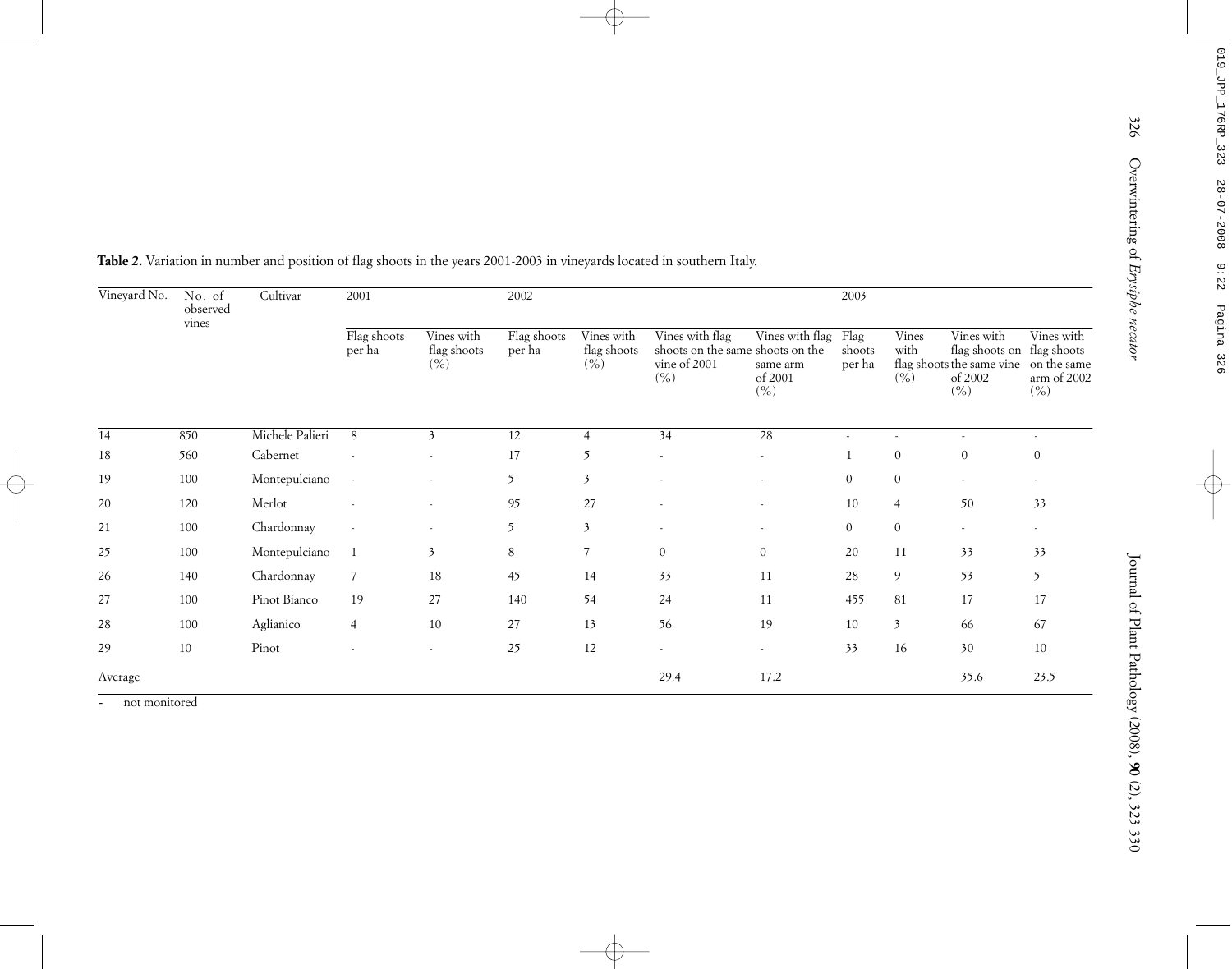Journal of Plant Pathology (2008), **90** (2), 323-330 *Hajjeh* et al. 327

| <b>Table 3.</b> Distribution $\left(\% \right)$ of flag shoots along one-year-old canes. |
|------------------------------------------------------------------------------------------|
|------------------------------------------------------------------------------------------|

| Year                      | No. of    |    |    | Nodes of one-year-old canes (a) |                |                  |           |              |          |                |                  |            |                  |        |
|---------------------------|-----------|----|----|---------------------------------|----------------|------------------|-----------|--------------|----------|----------------|------------------|------------|------------------|--------|
|                           | observed  |    |    | Ш                               | IV             | V                | VI        | VII          | ШX       | IX             | $\mathbf{X}$     | ΧI         | XII              | - XIII |
|                           | vinevards |    |    |                                 |                |                  |           |              |          |                |                  |            |                  |        |
| 2001                      | 6         | 40 | 41 | -14                             | -4             | $\left( \right)$ | $\theta$  | $\mathbf{I}$ | $\sim$ 0 | $\Omega$       | $\left( \right)$ | 0          | $\Omega$         |        |
| 2002                      | 11        | 29 | 37 | -11                             | - 8            |                  | 5 3 3 1.5 |              |          | $\overline{2}$ | 0.5              | $\bigcirc$ | $\left( \right)$ |        |
| 2003<br><b>CONTRACTOR</b> | 10        | 26 | 21 | 25                              | 5 <sup>5</sup> |                  | 5 7 5 3   |              |          |                | ()               |            |                  |        |

 $\alpha$ ) From basal (I) to apical node (XIII).

than in vineyards for table grapes (Bari province) (Table 2). In the second and third year of observation (2002 and 2003), an average of 29.4% and 35.6% flag shoots were present on the same vine of the previous year (except in vineyard No. 25) and 17.2% and 23.5% respectively, were present also on the same arm (Table 2).

Observations made on the position of the flag shoots along 1-year-old canes showed that 95, 77 and 72% of them arose from the three basal buds , respectively, in the three years (Table 3). In four vineyards, powdery mildew symptoms on 10 vines with flag shoots and 10 without flag shoots were assessed in May, about one month after their appearance. Data reported in Table 4 show a clear delay in the appearance of disease symptoms on vines without flag shoots compared to those bearing flag shoots.

**Cleistothecia.** In autumn (September-November) of each year of the survey, cleistothecia were observed on leaves and/or bunches. They were detected in 13 vineyards out of 29 in 2001 and in 16 vineyards in 2002 and 2003 (Table 1). Cleistothecia were not detected in soil samples in 2001, hence soil was not further investigated in the following years.

The number of cleistothecia formed on the leaves at the end of the season was highly variable between years and vineyards. In 2000, their number ranged between 4 (vineyard No. 13) to 2096 (vineyard No. 5) cleistothecia g-1 of leaves and from 2 (vineyard No. 15) to 1700 (vineyard No. 25) in 2001 (Table 5). A broad variability was observed also within single vineyards for the number of cleistothecia ranged from 231 to 1339 in vineyard No. 18, and from 337 to 774 in vineyard No. 26, indicating a remarkable irregularity in the differentiation of cleistothecia (Table 6).

During winter, the number of cleistothecia on the leaves decreased slowly and had a sudden reduction in spring (Table 5); their viability decreased suddenly between November and December, and in March (Fig. 1). Although the rain events, necessary for ascospore discharge and infection, were recorded at these times, it was not possible to clearly relate them with the decreased viability of cleistothecia (Fig. 1). At the time of bud break, in March-April, cleistothecia were still present on the leaves and they had an average viability of 6% and 8%, respectively in 2001 and 2002 (Table 5).

**Table 4.** Comparison of powdery mildew symptoms on leaves of vines with or without flag shoots one month after their appearance in different vineyards (a).

| Vineyard<br>N. | Flag shoots                             | Incidence % Severity %  |                         |
|----------------|-----------------------------------------|-------------------------|-------------------------|
| 14             | With flag shoots<br>Without flag shoots | 11.5 A<br>B<br>$\Omega$ | 41.4 A<br>В<br>$\Omega$ |
| 25             | With flag shoots<br>Without flag shoots | 6.8A<br>B<br>$\Omega$   | 69.9 A<br>В<br>$\Omega$ |
| 26             | With flag shoots<br>Without flag shoots | 9.2A<br>B<br>$\Omega$   | 87.5 A<br>В<br>0        |
| 28             | With flag shoots<br>Without flag shoots | 6.6A<br>В<br>$\Omega$   | 68.7 A<br>В<br>$\Omega$ |

(a) Mean values refer to 10 vines. For each vinevard, mean values followed by different letters are statistically different at the probability level P=0.01, according to the Duncan's multiple range tests.

On vine bark, cleistothecia were not found in 2001, while in 2002 they were present in 7 vineyards out of 16, at a number between 2 and 464 cleistothecia  $g^{-1}$  of bark, and with a viability of 14% (Table 7). The effects of temperature on cleistothecia were observed in experiments under controlled storage. Cleistothecia stored at 22 or 25°C lost their viability very fast, becoming completely non-viable after 4 months; cleistothecia stored at 4 or 11°C retained 10% of viability even after 7 months of storage (Fig. 2).



**Fig. 2.** Viability of cleistothecia on leaves from the vineyard N. 8 maintained at different temperatures; bars represent the standard deviation.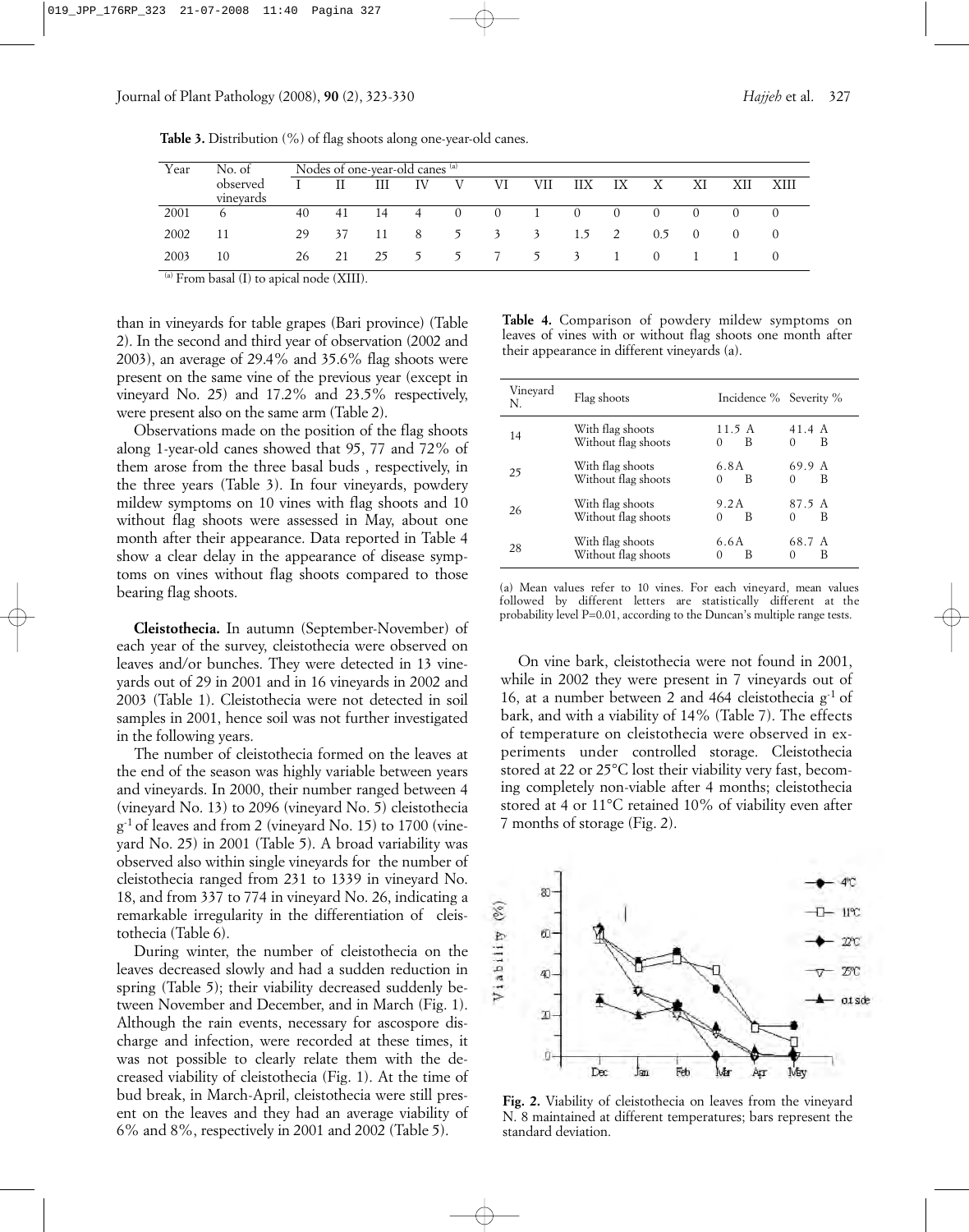| 000-2001 Vineyard |                                                                                                                                                                                                                                                                                                     | November            |                     | Decem                                                                                                                                                                                                                                                                                                     | ber    | anuary                                                                                                                                                                                                                           |                 | Februarv              |                 | March                  |        | Apri                           |               | May    |          |
|-------------------|-----------------------------------------------------------------------------------------------------------------------------------------------------------------------------------------------------------------------------------------------------------------------------------------------------|---------------------|---------------------|-----------------------------------------------------------------------------------------------------------------------------------------------------------------------------------------------------------------------------------------------------------------------------------------------------------|--------|----------------------------------------------------------------------------------------------------------------------------------------------------------------------------------------------------------------------------------|-----------------|-----------------------|-----------------|------------------------|--------|--------------------------------|---------------|--------|----------|
|                   |                                                                                                                                                                                                                                                                                                     | Σó                  |                     | Ź.                                                                                                                                                                                                                                                                                                        |        | Σó.                                                                                                                                                                                                                              |                 | ,<br>Ž                |                 | Σò.                    |        | ,<br>Ž                         |               | ,<br>Ž |          |
|                   |                                                                                                                                                                                                                                                                                                     |                     |                     |                                                                                                                                                                                                                                                                                                           |        |                                                                                                                                                                                                                                  |                 |                       |                 |                        |        |                                | $\frac{5}{6}$ |        | $\aleph$ |
|                   |                                                                                                                                                                                                                                                                                                     |                     |                     |                                                                                                                                                                                                                                                                                                           |        |                                                                                                                                                                                                                                  | $\circ$         |                       | $\circ$         | $\overline{1}$         |        |                                |               |        |          |
|                   |                                                                                                                                                                                                                                                                                                     |                     |                     |                                                                                                                                                                                                                                                                                                           |        |                                                                                                                                                                                                                                  |                 | $\frac{21}{262}$      |                 |                        |        | $\frac{4}{38}$                 |               |        |          |
|                   |                                                                                                                                                                                                                                                                                                     |                     |                     |                                                                                                                                                                                                                                                                                                           |        |                                                                                                                                                                                                                                  |                 |                       |                 | $347$<br>$491$<br>$40$ | 2200   |                                |               |        |          |
|                   |                                                                                                                                                                                                                                                                                                     |                     |                     |                                                                                                                                                                                                                                                                                                           |        |                                                                                                                                                                                                                                  |                 |                       |                 |                        |        |                                |               |        |          |
|                   | 13                                                                                                                                                                                                                                                                                                  |                     |                     |                                                                                                                                                                                                                                                                                                           |        |                                                                                                                                                                                                                                  |                 |                       | $\frac{20}{10}$ |                        |        |                                |               |        |          |
| $1-2002$          |                                                                                                                                                                                                                                                                                                     | $\frac{180}{11280}$ |                     | $\frac{8}{25}$ $\frac{15}{25}$ $\frac{15}{25}$ $\frac{15}{25}$ $\frac{15}{25}$ $\frac{15}{25}$ $\frac{15}{25}$ $\frac{15}{25}$ $\frac{15}{25}$ $\frac{15}{25}$ $\frac{15}{25}$ $\frac{15}{25}$ $\frac{15}{25}$ $\frac{15}{25}$ $\frac{15}{25}$ $\frac{15}{25}$ $\frac{15}{25}$ $\frac{15}{25}$ $\frac{15$ |        | $\frac{185}{187}$ mum o 2009 0 2 3 4 5 2 5 2 5 2 3 3 4 5 4 6 7 8 7 8 3 4 7 8 6 7 8 9 7 8 9 7 8 9 7 8 9 7 8 9 7 8 9 7 8 9 7 8 9 7 8 9 7 8 9 7 8 9 7 8 9 7 8 9 7 8 9 7 8 9 7 8 9 7 8 9 7 8 9 7 8 9 7 8 9 7 8 9 7 8 9 7 8 9 7 8 9 7 | 12221, 221, 221 |                       |                 |                        |        |                                |               |        |          |
|                   |                                                                                                                                                                                                                                                                                                     |                     |                     |                                                                                                                                                                                                                                                                                                           |        |                                                                                                                                                                                                                                  |                 |                       |                 |                        |        |                                |               |        |          |
|                   |                                                                                                                                                                                                                                                                                                     |                     |                     |                                                                                                                                                                                                                                                                                                           |        |                                                                                                                                                                                                                                  |                 | $-283 - 738889888777$ | 24 ~ 11526527 . | $-130008858889872$     | ≌      | $-138000000000000000000000000$ |               | 107    |          |
|                   |                                                                                                                                                                                                                                                                                                     |                     |                     |                                                                                                                                                                                                                                                                                                           |        |                                                                                                                                                                                                                                  |                 |                       |                 |                        |        |                                |               |        |          |
|                   |                                                                                                                                                                                                                                                                                                     |                     |                     |                                                                                                                                                                                                                                                                                                           |        |                                                                                                                                                                                                                                  |                 |                       |                 |                        |        |                                |               |        |          |
|                   |                                                                                                                                                                                                                                                                                                     |                     |                     |                                                                                                                                                                                                                                                                                                           | 708    |                                                                                                                                                                                                                                  |                 |                       |                 |                        |        |                                |               |        |          |
|                   |                                                                                                                                                                                                                                                                                                     |                     |                     |                                                                                                                                                                                                                                                                                                           |        |                                                                                                                                                                                                                                  |                 |                       |                 |                        |        |                                |               |        |          |
|                   |                                                                                                                                                                                                                                                                                                     |                     |                     |                                                                                                                                                                                                                                                                                                           |        |                                                                                                                                                                                                                                  |                 |                       |                 |                        |        |                                |               |        |          |
|                   |                                                                                                                                                                                                                                                                                                     |                     |                     |                                                                                                                                                                                                                                                                                                           |        |                                                                                                                                                                                                                                  |                 |                       |                 |                        |        |                                |               |        |          |
|                   |                                                                                                                                                                                                                                                                                                     |                     |                     |                                                                                                                                                                                                                                                                                                           |        |                                                                                                                                                                                                                                  |                 |                       |                 |                        |        |                                |               |        |          |
|                   | $\begin{array}{l} 22.58 \\ 24.59 \\ 25.80 \\ 26.75 \\ 27.80 \\ 28.75 \\ 29.80 \\ 29.80 \\ 20.75 \\ 20.80 \\ 25.80 \\ 27.80 \\ 28.80 \\ 29.80 \\ 29.80 \\ 29.80 \\ 29.80 \\ 29.80 \\ 29.80 \\ 29.80 \\ 29.80 \\ 29.80 \\ 29.80 \\ 29.80 \\ 29.80 \\ 29.80 \\ 29.80 \\ 29.80 \\ 29.80 \\ 29.80 \\ 29$ |                     |                     |                                                                                                                                                                                                                                                                                                           | 222422 |                                                                                                                                                                                                                                  |                 |                       |                 |                        | 40777. |                                | 000000000     | .8820  |          |
|                   |                                                                                                                                                                                                                                                                                                     |                     |                     |                                                                                                                                                                                                                                                                                                           |        |                                                                                                                                                                                                                                  |                 |                       |                 |                        |        |                                |               |        |          |
|                   |                                                                                                                                                                                                                                                                                                     |                     |                     |                                                                                                                                                                                                                                                                                                           |        |                                                                                                                                                                                                                                  |                 |                       |                 |                        |        |                                |               |        |          |
|                   |                                                                                                                                                                                                                                                                                                     |                     | $\bar{\mathcal{A}}$ |                                                                                                                                                                                                                                                                                                           |        |                                                                                                                                                                                                                                  |                 |                       |                 |                        |        |                                |               |        |          |

Table 5. Evolution of number (No.) and viability (V) of cleistothecia on leaves during the winter. **Table 5.** Evolution of number (No.) and viability (V) of cleistothecia on leaves during the winter.

#### 328 Overwintering of *Erysiphe necator* Journal of Plant Pathology (2008), **90** (2), 323-330

Table 6. Variation in number and viability (%) of cleistothecia within single vineyards (October).

| Plot No. | Vineyard No.18   |                        | Vineyard No. 26 |           |  |
|----------|------------------|------------------------|-----------------|-----------|--|
|          | No. <sup>a</sup> | Viability <sup>b</sup> | No.             | Viability |  |
| 1        | 798              | 58                     | 495             | 44        |  |
| 2        | 805              | 52                     | 393             | 49        |  |
| 3        | 711              | 51                     | 280             | 42        |  |
| 4        | 939              | 58                     | 337             | 48        |  |
| 5        | 231              | 51                     | 608             | 48        |  |
| 6        | 780              | 51                     | 774             | 52        |  |
| 7        | 1339             | 55                     | 439             | 42        |  |
| 8        | 656              | 53                     | 338             | 48        |  |
| 9        | 973              | 57                     | 424             | 41        |  |

a Number of cleistothecia per g of leaves.

b Percentage of viable cleistothecia.

**Table 7.** Number and viability of cleistothecia on the bark of vines in spring (15 April 2002).

|              |                                   | Bark of arms     | Bark of trunk      |        |  |  |
|--------------|-----------------------------------|------------------|--------------------|--------|--|--|
| Vineyard No. | $\mbox{No.}^{\mbox{\tiny $(a)$}}$ | $V.$ (b)         | $\rm No.$ $^{(a)}$ | V. (b) |  |  |
| 8            | 0                                 | $\left( \right)$ | 2                  | 11     |  |  |
| 18           | 20                                | 10               | 16                 | 13     |  |  |
| 19           | 22                                | 14               | 12                 | 15     |  |  |
| 20           | 2                                 | 9                | 3                  | 9      |  |  |
| 21           | 3                                 | 6                | 3                  | 10     |  |  |
| 25           | 464                               | 28               | 21                 | 23     |  |  |
| 26           | 6                                 | 15               | 2                  | 15     |  |  |
| Average      |                                   | 13               |                    | 14     |  |  |

 (a) Number of cleistothecia per g of bark Percentage of viable cleistothecia.

## **DISCUSSION**

The overwintering mode of the grape powdery mildew fungus *E. necator*, as mycelium in dormant buds or as ascospores in cleistothecia, is a key element in the epidemiology of the disease, since it determines the amount of the primary infection and the dynamics of epidemics. Moreover, infections from ascospores depend strongly on rainfall, whereas mycelium overwintering in buds is less dependant on environmental conditions (Pearson and Goheen, 1988).

In northern Italy it was shown that cleistothecia are the prevailing form of overwintering (Viccinelli and Brunelli, 1993; Cortesi *et al.*, 1995; Cortesi and Ricciolini, 2001), even if their amount and distribution varies between vineyards and years. In southern Italy, a threeyear field survey of the two overwintering forms in 29 vineyards, indicates that both mycelium and cleistothecia can be sources of primary inoculum and can play an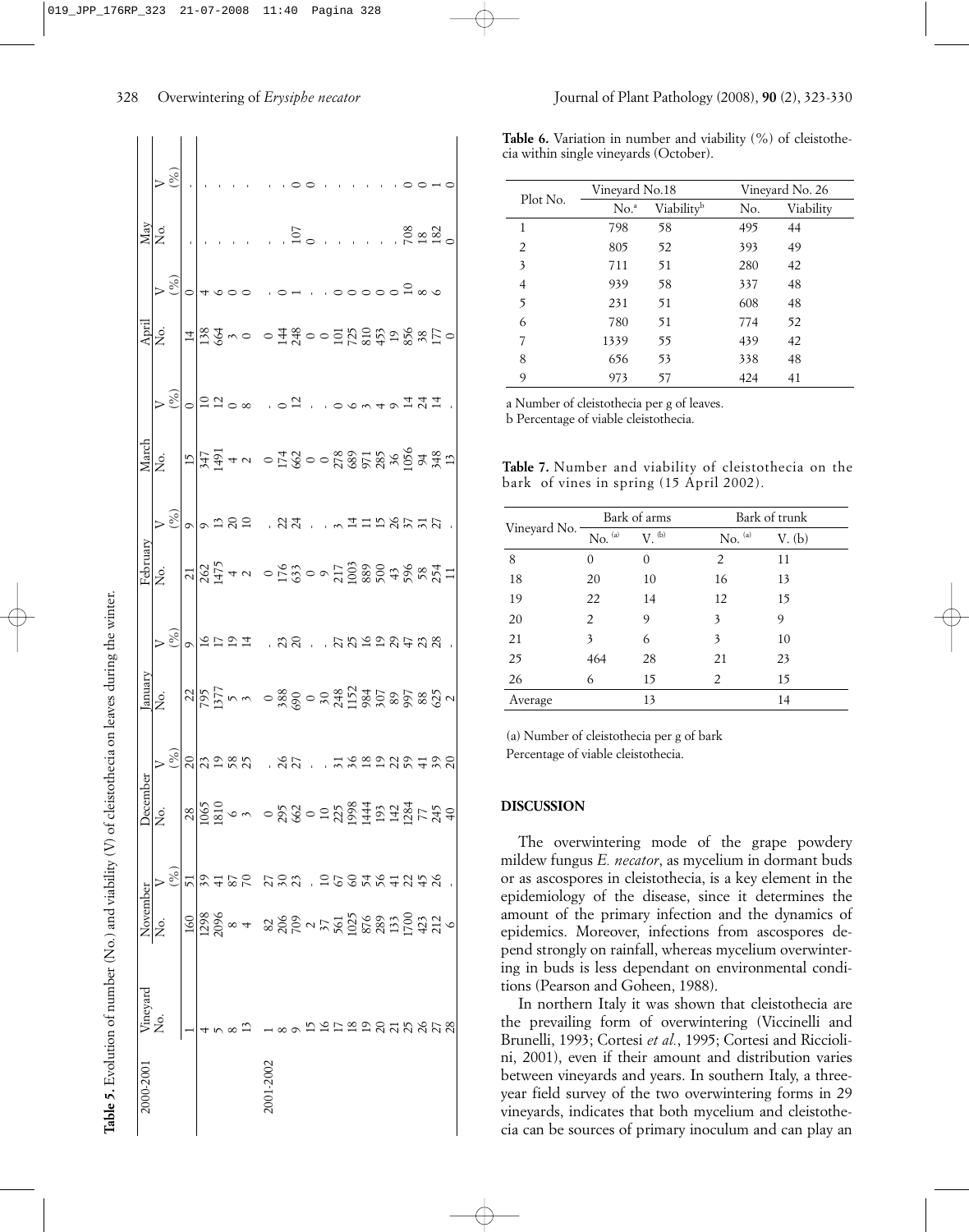Journal of Plant Pathology (2008), **90** (2), 323-330 *Hajjeh* et al. 329

important role in the onset of *E. necator* epidemics.

Flag shoots were found very early in the season (April-May) in one-third of vineyards, appearing to be more dispersed than in vineyards of northern Italy (Cortesi *et al.*, 1997). This is probably due to the environmental conditions of the Mediterranean area, which are more permissive to the pathogen overwintering as mycelium in dormant buds, compared to the rigid winter temperatures in northern Italy (Cortesi *et al.*, 1997).

Flag shoots were more frequent in wine-grape (Brindisi and Campobasso provinces) than in tablegrape vineyards (Bari province). The wine-grape vineyards are very well protected during the first phases of vine development, and these frequent treatments probably prevent the newly formed buds from being infected from the precocious inoculum that would perpetuate in the flag shoots (Diehl and Heintz, 1987; Rügner *et al.*, 2002). Our survey showed that 30% of the flag shoots reappear on the same vine in the next spring, and 20% on the same arm, also in vineyards where the growers removed them soon. This persistence of flag shoots, and the fact that most of them arise from the basal buds of one-year-old canes, suggests that flag shoots perpetuate probably through a very early infection of the new buds. This would be in agreement with the findings of Rademacher *et al.* (2002) and Rügner *et al.* (2002) that indicate that the bud's highest susceptibility to infection from *E. necator* is at the prebloom stages of grapevine development.

Cleistothecia were found in almost half of the surveyed vineyards and their occurrence seems to be totally dependant on the occurrence and severity of late infections, as highlighted by their high variability in numbers even within single vineyards. As for flag shoots, they were more frequent and abundant in the wine-grape area (Molise) than in table-grape areas (Bari and Taranto), as a result of the containment of the fungal development deriving from the intensive spray-schedules applied against powdery mildew in table-grapes.

Cleistothecia were never detected in the soil, as reported for northern Italy (Cortesi *et al.*, 1997). On the leaves, at the bud break, they were still present at a high number but their viability seemed to be strongly dependent on the environmental conditions in the different vineyards. In the favorable climate of southern Italy, that allows the survival of the leaf litter until bloom, leaves seem to be a potential efficient substrate for overwintering cleistothecia, as reported for northern Italy (Cortesi *et al.*, 1997), but only if winter temperatures are not too mild, because the high temperatures have detrimental effects on the viability of cleistothecia.

Cleistothecia overwintering in the anfractuosities of the bark, although less numerous, had a double viability respect to cleistothecia overwintering on the leaves, and this was similar in all vineyards, indicating a contained influence from the winter climate factors. Therefore,

cleistothecia overwintering in the bark can be postulated as being responsible for primary infections, in southern Italy, as was also the case reported for northern Italy by Cortesi *et al.* (1997).

In southern Italy, both mycelium and cleistothecia are present and widespread. They can be sources of primary inoculum and play an important role in the onset of epidemics of powdery mildew. Despite the reduction of the importance of mycelium in dormant buds in the overwintering of *E. necator* recorded in the last years, in southern Italy there are vineyards where flag shoots are numerous and persistent during years. In these vineyards they are important sources of inoculum for the neighboring shoots and vines and, being present in the vineyard very early, they can be a premise for precocious and severe epidemics (Cortesi *et al.*, 2004). In this case, strategies of chemical control in the very early stages of shoot development could prevent colonization of buds by the pathogen, and then reduce the risk of epidemics from the vegetative overwintering form.

#### **ACKNOWLEDGEMENTS**

Research supported in part by the Italian Ministry for Education, University and Research - PRIN 2004- 2006.

### **REFERENCES**

- Abu-Blan H., Khalil M., 2001. Sources of primary inoculum and survival of powdery mildew *Uncinula necator* in Jordan. *Dirasat* **28**: 131-137.
- Banihashemi Z., Parvin S., 1995. The occurrence of ascigerous stage of *Uncinula necator* var*. necator* in Fars. *Iranian Journal of Plant Pathology* **31**: 1-4.
- Boubals D., 1961. Etude des causes de la résistance des vitacées à l'oidium de la vigne - *Uncinula necator* (Schw.) Burr. et leur mode de trasmission héréditaire. *Annales de l'Amèlioration des Plantes* **11**: 197-201.
- Braun U., Takamatsu S., 2000. Phylogeny of *Erysiphe, Microsphaera, Uncinula* (Erysipheae) and *Cystotheca, Podosphaera, Sphaerotheca* (Cystotheceae) inferred from rDNA ITS sequences – some taxonomic consequences. *Schlechtendalia* **4**: 1-33.
- Bulit J., Lafon R., 1978. Powdery mildew of the vine. In: Spencer D.M. (ed.). The Powdery Mildews, pp. 525-548. Academic Press, New York, NY, USA.
- Cortesi P., Gadoury D.M., Seem R.C., Pearson R.C., 1995. Distribution and retention of cleistothecia of *Uncinula necator* on the bark of grapevines. *Plant Disease* **79**: 15-19.
- Cortesi P., Bisiach M., Ricciolini M., Gadoury D.M., 1997. Cleistothecia of *Uncinula necator*, an additional source of inoculum in Italian vineyards. *Phytopathology* **81**: 922-926.
- Cortesi P., Ricciolini M., 2001. L'oidio della vite in Toscana. ARSIA - Regione Toscana, Firenze, Italy.